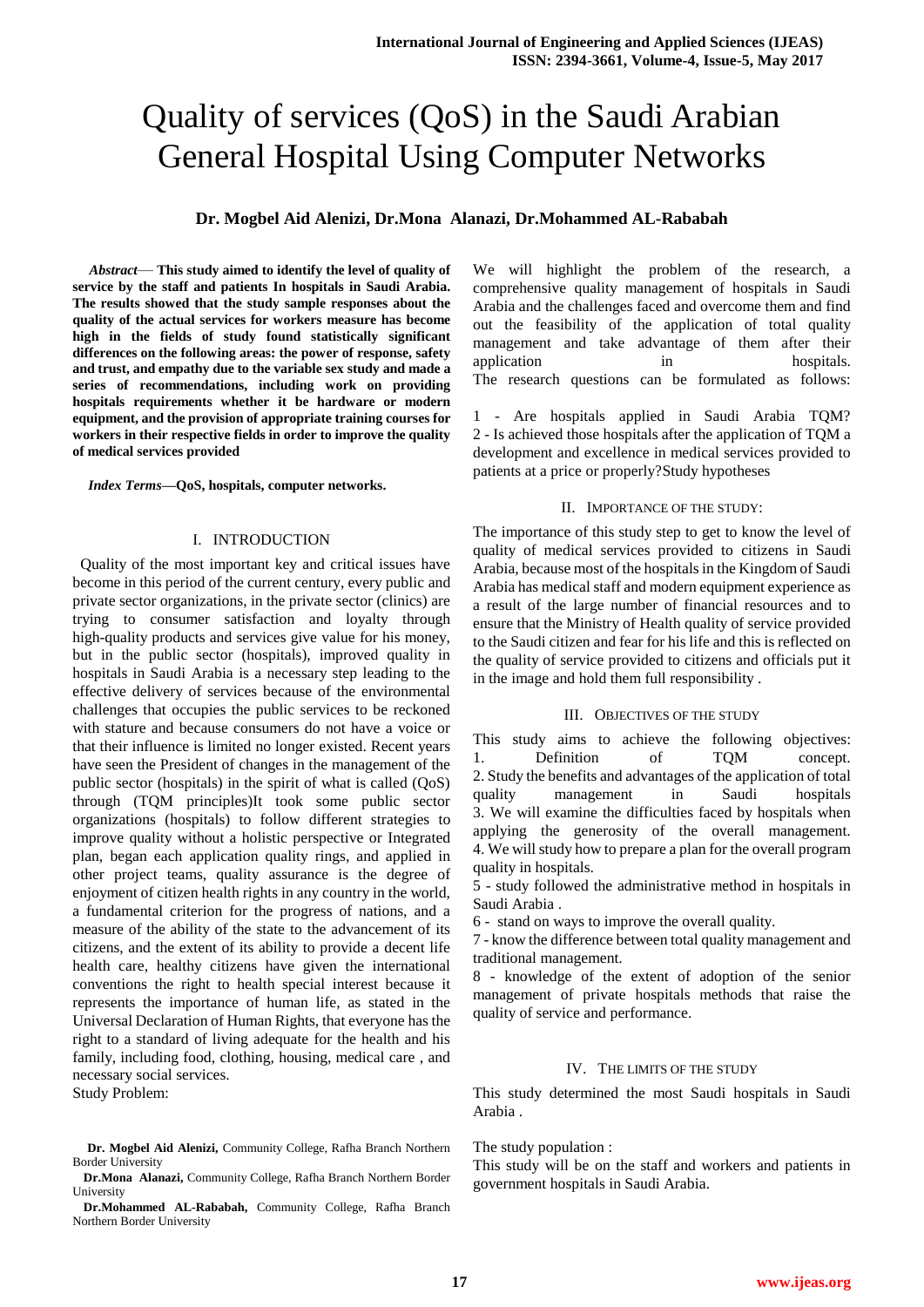# V. APPROACH

Quality is the definition of a standard or a goal or set of requirements with each other. The quality is the goal can be measured. Continuous effort to develop the quality standard of perfection as they suit the needs of our customers.

And know that it is the quality also improved performance and is suitable for use which expedite the provision of services to customers and reduced customer complaints and impairment losses and damaged and reboot and success in reducing costs and sales development. , Quality is the sum of the qualities and characteristics of the product or service that will lead to the wishes of any undeclared or perceived quality is to perform work diligently and to face their desired and acceptable.

## VI. QUALITY STRATEGY IN HOSPITALS

1. Education and training: The commitment to education and training for all workers managers and is considered very important.

2 - Safety and Quality: The main entrance to ensure quality in such a way to produce products without clear the main disadvantages of the product 3 - Quality circle: we find that too many managers in Saudi hospitals believe that quality circles is the beginning and the end of TQM.

4 - Communication between workers: the main points made by workers if the quality is the factor that connects the units and departments and they Prerequisite for TQM, they do so is one of the effective means of communication. 5. Automated artificial intelligence: the Japanese have carefully studied robotics and automated and used when necessary. The term and, when necessary processes that can be difficult or where human error monitoring when the nature of the work boring and routine .

Factors that affect the quality of service in hospitals

Can be divided into two groups 1 - Foreign determinants 2 internal determinant

First: The first group includes the external determinants, including:

1. Changing customer tastes and then expectations for service in hospitals.

2. The extent of competition: The more competition could increase the tightening of management about the quality and size of the sample scan of the final outputs 3. The standards set by the development or the relevant governmental bodies, standards and specifications to be the hospital's commitment to 4. The degree of stability of demand for the product: As demand continues settled encouraged to spend on research and development programs to improve the quality. 5. The extent of state support to the process of research and development: to provide training and technical support in areas that contribute to the development of the service in hospitals .

Second: The second group is the following internal determinants:

1. The level of quality of service: As it is assumed that the service in light of the results of market studies that aim To:

(A) identify customers who are served by hospitals types. (B) Identify the motivations and consumer habits. (C) Determine the characteristics of the competition hospitals. (D) Determining the demand for each hospital size helps determine the suitability of a typical production that was a big demand or continuous production about the custom that was specified or intermittent.

2. The level of quality of service process design in hospitals. Here depends on the quality of the design of all the stages of the design process in terms of assembling all the interior elements and design work for each worker, as well as the monitoring system on quality. 3. Unions performance level: This comes from the effectiveness and integrity of individual policies such as: A selection and appointment in the appropriate function. (B) Training and development to create the technical and behavioral necessary to work in hospitals skills (C) the preparation and dissemination of performance.

4. The quality of financial input level: It is important to the homogeneity of production requirements in terms of quality and balance of their useful lives so as not to wear out an important element which impairs or nullifies the functionality of the service as a whole. 5. How effective after-sales services: such as manuals or instructions on how to use the services provided and the knowledge of its advantages by effective impact on the quality level.

6. the availability of an effective system of quality information that an effective system of information helps to predict the quality deviations before they occur or discovered soon as they occur and to reduce or lack of quality also helps to identify the most appropriate remedies.

The evolution of the concepts of quality in hospitals

I've gone through phases of quality in hospitals as follows evolution:

The initial phase of service quality in hospitals 1. Reduce the defective production rate. 2. Perform the work right the first time. 3. Measuring the cost of defective production. 4. Stimulate the hospital workers to comply with the terms of quality and quality control. 5. Flexibility in dealing with persons - Phase II satisfies the wishes of the client for the service provided.

1. Approaching the client. 2. Understand the needs and expectations. 3. Make all decisions based client desires.

The third stage of quality as a key factor in the competition between hospitals 1. Make hospitals basis of all decisions.

2. Approaching hospitals and more customers from competitors.

3. Identify competitors and try to overcome them. 4. Find the reasons for the departure of customers from dealing with the hospital. - The fourth stage of TQM: